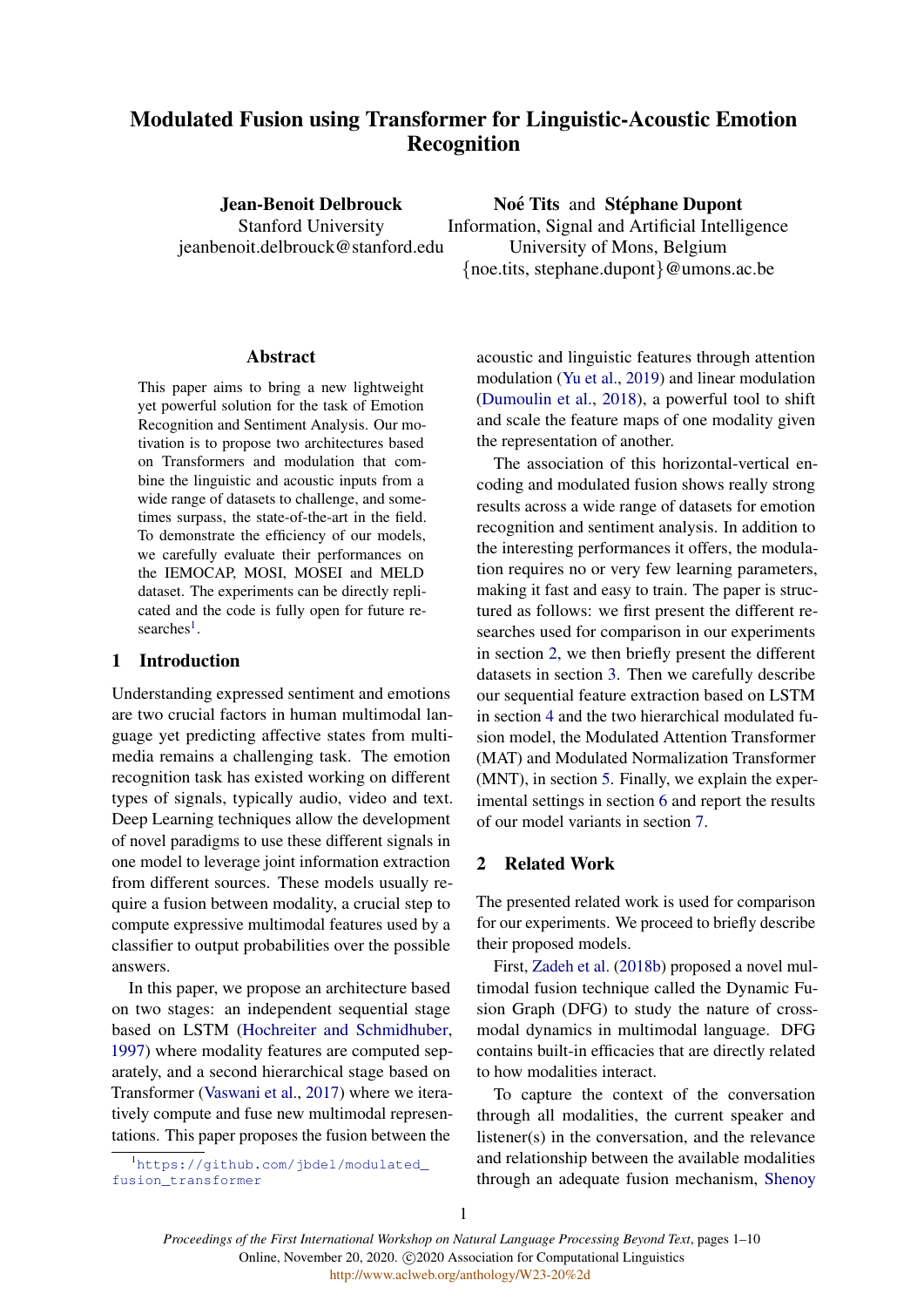[and Sardana](#page-8-3) [\(2020\)](#page-8-3) proposed a recurrent neural network architecture that attempts to take into account all the mentioned drawbacks, and keeps track of the context of the conversation, interlocutor states, and the emotions conveyed by the speakers in the conversation.

[Pham et al.](#page-8-4) [\(2019\)](#page-8-4) presented a model that learns robust joint representations by cyclic translations between modalities (MCTN), that achieved strong results on various word-aligned human multimodal language tasks.

[Wang et al.](#page-9-2) [\(2019\)](#page-9-2) proposed the Recurrent Attended Variation Embedding Network (RAVEN) to model expressive nonverbal representations by analyzing the fine-grained visual and acoustic patterns that occur during word segments. In addition, they seek to capture the dynamic nature of nonverbal intents by shifting word representations based on the accompanying nonverbal behaviors.

But the related work that is probably the closest to ours is the Multimodal Transformer [\(Tsai et al.,](#page-8-5) [2019;](#page-8-5) [Delbrouck et al.,](#page-8-6) [2020\)](#page-8-6) because they also use Transformer based solutions to encode their modalities. Nonetheless, we differ in many ways. First, their best solutions and scores reported are using visual support. Secondly, they use Transformer for cross-modality encoding for every modality pairs; this equals to 6 Transformer modules (2 pairs per modality) while we only use two Transformer (one per modality). Finally, each output pairs is concatenated to go though a second stage of Transformer encoding. We also differ on how the features are extracted: they base their solution on CNN while we use LSTM. In this paper, it is important to note that we compare our results to their word-unaligned scores, as we do not use word-alignment either.

#### <span id="page-1-0"></span>3 Datasets

#### 3.1 IEMOCAP dataset

IEMOCAP [\(Busso et al.,](#page-8-7) [2008\)](#page-8-7) is a multimodal dataset of dyadic conversations of actors. The modalities recorded are Audio, Video and Motion Capture data. All conversations were segmented, transcribed and annotated with two different emotional types of labels: emotion categories (6 basic emotions [\(Ekman,](#page-8-8) [1999\)](#page-8-8) – happiness, sadness, anger, surprise, fear, disgust – plus frustrated, excited and neutral) and continuous emotional dimensions (valence, arousal and dominance).

For categorical labels, the annotators could also select "other" if they found the emotion could not be described with one of the adjectives. The categorical labels were given by 3-4 evaluators. Majority vote was used to have the final label. In case of ex aequo, it was considered not consistent in terms of inter-evaluator agreement; 7532 segments out of the 10039 segments reached agreement.

To be comparable to previous research, we use the four categories: neutral, sad, happy, angry. Happy category is obtained by merging excited and happy labeled [\(Yoon et al.,](#page-9-3) [2018\)](#page-9-3), we obtain a total of 5531 utterances: 1636 happy, 1084 sad, 1103 angry, 1708 neutral. The train-test split is made according to [Poria et al.](#page-8-9) [\(2017\)](#page-8-9) as it seems to be the norm for recent works.

## 3.2 CMU-MOSI dataset

CMU-MOSI [\(Zadeh et al.,](#page-9-4) [2016\)](#page-9-4) dataset is a collection of video clips containing opinions. The collected videos come from YouTube and were selected with metada using the #vlog hashtag for *video-blog* which desribes a specific type of video that often contains people expressing their opinion. The resulting dataset included clips with speakers with different ethnicities but all speaking in english. The speech was manually transcribed. These transcriptions were aligned with audio at word level. The videos were annotated in sentiment with a 7 point Likert scale (from -3 to 3) by five workers for each video using Amazon's Mechanical Turk.

## 3.3 CMU-MOSEI dataset

MOSEI [\(Zadeh et al.,](#page-9-5) [2018c\)](#page-9-5) is the next generation of MOSI dataset. They also took advantage of online videos containing expressed opinions. They analyzed videos with a face detection algorithm and selected videos with only one speaker with an attention directed to the camera.

They used a set of 250 different keywords to scrape the videos and kept a maximum of 10 videos for each one with manual transcription included. The dataset was then manually curated to keep only data with good quality. It is annotated with a 7-point Likert scale as well as the six basic emotion categories [\(Ekman,](#page-8-8) [1999\)](#page-8-8).

#### 3.4 MELD dataset

The Multimodal EmotionLines Dataset (MELD) [\(Poria et al.,](#page-8-10) [2019\)](#page-8-10) contains dialogue instances that encompasses audio and visual modality along with text. MELD has more than 1400 dialogues and 13000 utterances from Friends TV series. Multiple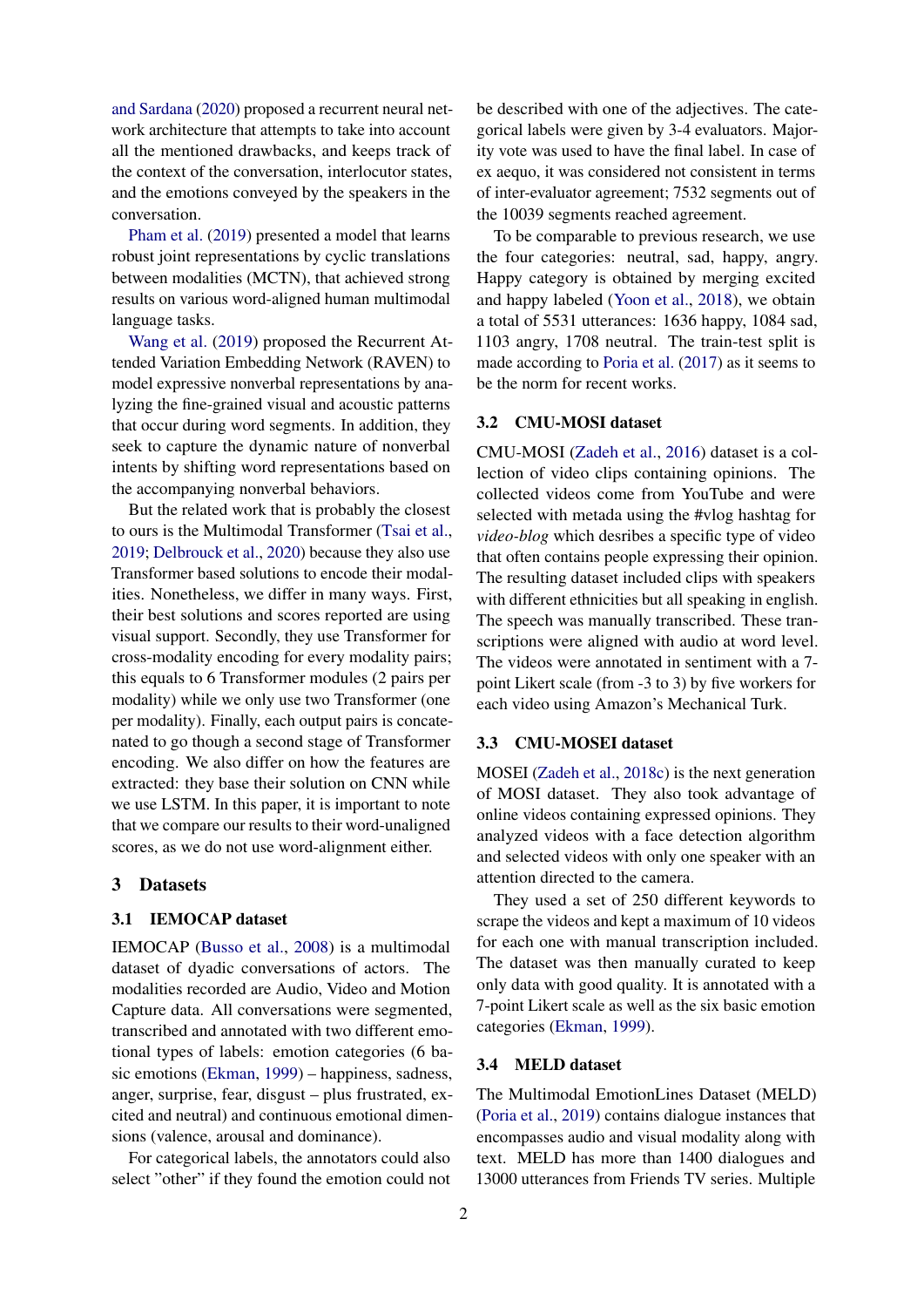speakers participated in the dialogues. Each utterance in a dialogue has been labeled by any of these seven emotions: Anger, Disgust, Sadness, Joy, Neutral, Surprise and Fear. MELD also has sentiment (positive, negative and neutral) annotation for each utterance.

# <span id="page-2-0"></span>4 Feature extractions

This sections aims to describe the linguistic and acoustic features used as the input of our proposed modulated fusions based on Transformers. The extraction is performed independently for each sample of a dataset. We denote the extracted linguistic features as  $x$  and acoustic as  $y$ . In the end, both  $x$ and y have a size  $[T, C]$  where T is the temporal axis size and C the feature size. Its important to note that  $T$  is different for each sample, while  $C$  is a hyper-parameter.

#### 4.1 Linguistic

A sentence is tokenized and lowercased. We remove special characters and punctuation. We build our vocabulary against the train-set of the datasets and embed each word in a vector of 300 dimensions using GloVe [\(Pennington et al.,](#page-8-11) [2014\)](#page-8-11). If a word from the validation or test-set is not in present our vocabulary, we replace it with the unknown token "unk". Each sentence is run through an unidirectional one-layered LSTM of size C. The size of each linguistic example x is therefore  $[T, C]$  where T is the number of words in the sentence.

## 4.2 Acoustic features

In the litterature of multimodal emotion recognition, many works use hand designed acoustic features sets that capture information about prosody and vocal quality such as ComPaRe (Computational Paralinguitic Challenge) feature sets from Interspeech conference.

However, with the evolution of deep learning models, lower level features such as melspectrograms have shown to be very powerful for speech related tasks such as speech recognition and speech synthesis. In this work we extract melspetrograms with the same procedure as a typical seq2seq Text-to-Speech system.

Specifically, our mel-spectrograms were extracted with the same procedure as in [\(Tachibana](#page-8-12) [et al.,](#page-8-12) [2018\)](#page-8-12) with librosa python library [\(McFee](#page-8-13) [et al.,](#page-8-13) [2015\)](#page-8-13) with 80 filter banks (the embedding size is therefore 80). A temporal reduction is then

applied by selecting one frame every 16 frames. Each spectrogram is then run through an unidirectional one-layered LSTM of size C. The size of each acoustic example y is therefore  $[T, C]$  where T is the number of frames in the spectrogram.

# <span id="page-2-1"></span>5 Models

This section aims to describe the three model variants evaluated in our experiments. First, we describe the projection (P) of the features extracted in section [4](#page-2-0) over emotion and sentiment classes without using any Transformer. This corresponds to the baseline for our experiments. Secondly, we present the Naive Transformer (NT) model, a transformerbased encoding where the inputs are encoded separately, the linguistic and acoustic features do not interact with each other: there is no modulated fusion. Finally, we present the two highlights of the paper, the Modulated Attention Transformer (MAT) and the Modulated Normalization Transformer (MNT), two solutions where the encoded linguistic representation modulates the entire process of the acoustic encoding.

## <span id="page-2-2"></span>5.1 Projection

Given the linguistic features  $x$  and acoustic features  $y$  extracted at section [4,](#page-2-0) we define the projection as a two-step process. First, we use an attentionreduce mechanism over each modality, and then fuse both modality vectors using a simple elementwise sum.



Figure 1: Projection

The attention-reduce mechanism consists of a soft-attention over itself followed by a weightedsum computed according to the attention weights. If we consider the feature input x of size  $[T, C]$ :

$$
a_i = \text{softmax}(v_i^{a \top}(W_x x))
$$

$$
\bar{x} = \sum_{i=0}^{T} a_i x_i
$$
 (1)

After this reduce mechanism, the input becomes vectors of size  $[1, C]$ . We can then apply the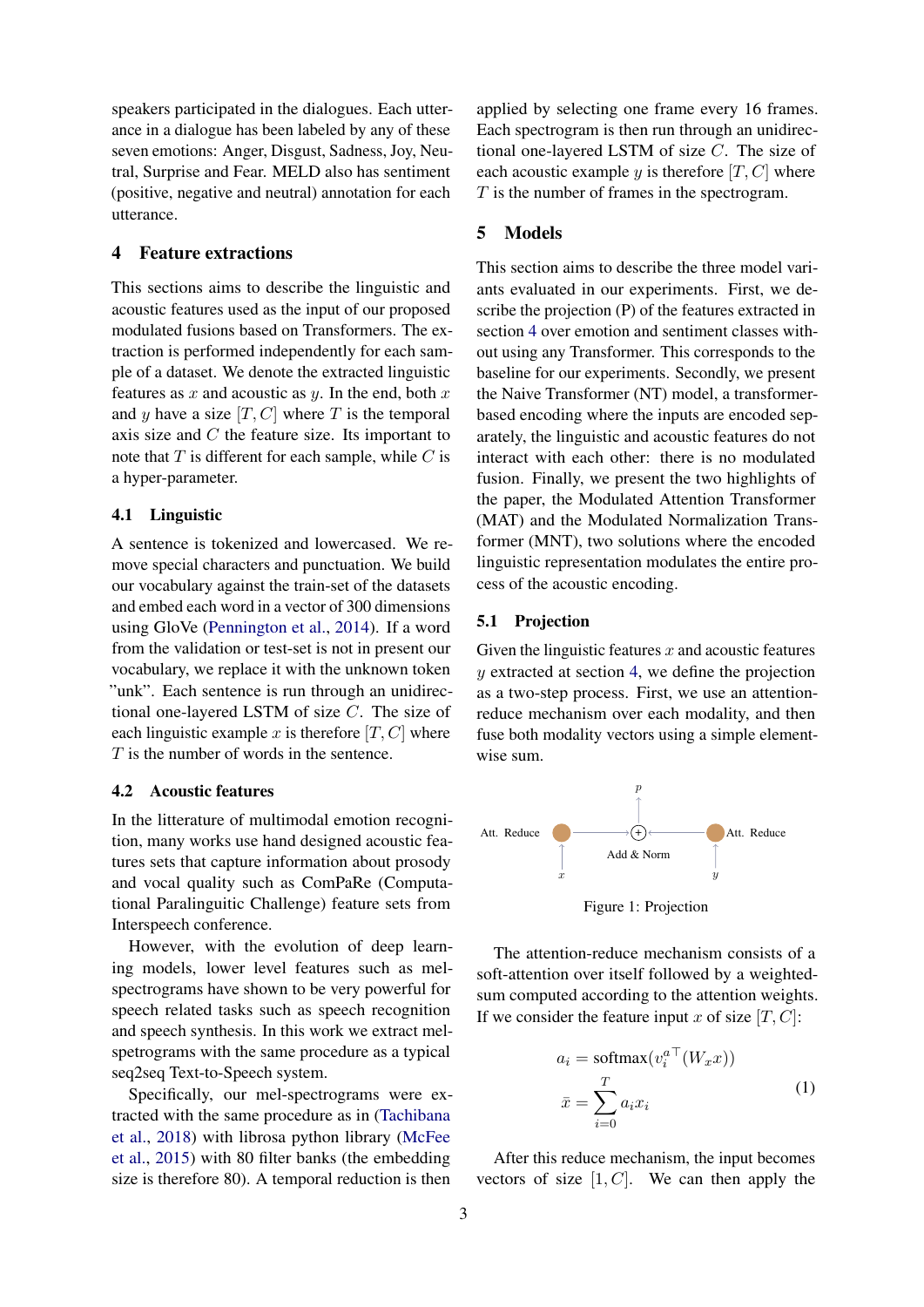<span id="page-3-2"></span>element-wise sum as follows:

$$
y \sim p = W_p(\text{LayerNorm}(\bar{x} + \bar{y})) \tag{2}
$$

where  $p$  is the distribution of probabilities over possible answers and LayerNorm denotes Layer Normalization [\(Ba et al.,](#page-8-14) [2016\)](#page-8-14). If we assume the input feature x has the shape  $[T, C]$ , for each feature channel  $c \in \{1, 2, \cdots, C\}$ 

$$
\mu_{i,c} = \frac{1}{T} \sum_{t=1}^{T} x_{i,t,c}
$$
\n
$$
\sigma_{i,c}^{2} = \frac{1}{T} \sum_{t=1}^{T} (x_{i,t,c} - \mu_{i,c})^{2}
$$
\n
$$
\hat{x}_{i,t,c} = \frac{x_{i,t,c} - \mu_{i,c}}{\sqrt{\sigma_{i,c}^{2}}}
$$
\n(3)

<span id="page-3-1"></span>Finally, for each channel, we have learnable parameters  $\gamma_c$  and  $\beta_c$ , such that:

$$
y_{i,:,c} = \gamma_c \hat{x}_{i,:,c} + \beta_c \tag{4}
$$

# 5.2 Naive Transformer

The Naive Transformer model consists of stacking a Transformer on top of the linguistic and acoustic features extracted at section [4](#page-2-0) before the projection of section [5.1.](#page-2-2) Transformers are independent and their respective input features do not interact with each other.

A Transformer is composed of a stack of  $B$  identical blocks but with their own set of training parameters. Each block has two sub-layers. There is a residual connection around each of the two sublayers, followed by layer normalization [\(Ba et al.,](#page-8-14) [2016\)](#page-8-14). The output of each sub-layer can be written like this:

$$
LayerNorm(x + Sublayer(x))
$$
 (5)

where  $Sublayer(x)$  is the function implemented by the sub-layer itself. In traditional Transformers, the two sub-layers are respectively a multi-head self-attention mechanism and a simple Multi-Layer Perceptron (MLP).

The attention mechanism consists of a Key K and Query Q that interacts together to output a attention map applied to Value  $V$ :

$$
Attention(Q, K, V) = softmax\left(\frac{QK^{\top}}{\sqrt{C}}\right)V \tag{6}
$$

In the case of self-attention,  $K$ ,  $Q$  and  $V$  are the same input. If this input is of size  $T \times C$ , the operation  $QK^{\top}$  results in a squared attention matrix containing the affinity between each row T. Excontaining the ainmity between each row 1. Expression  $\sqrt{C}$  is a scaling factor. The multi-head attention (MHA) is the idea of stacking several selfattention attending the information from different representation sub-spaces at different positions:

$$
MHA(Q, K, V) = \text{Concat}(\text{head}_1, ..., \text{head}_h)W_o
$$
  
where head<sub>i</sub> = Attention( $QW_i^Q, KW_i^K, VW_i^V$ ) (7)

A subspace is defined as slice of the feature dimension  $k$ . In the case of four heads, a slice would be of size  $\frac{k}{4}$ . The idea is to produce different sets of attention weights for different feature sub-spaces. In the context of Transformers,  $Q$ ,  $K$  and  $V$  are  $x$ for the linguistic Transformer and  $y$  for the acoustic Transformer. Throughout the MHA, the feature size of x and y remains unchanged, namely  $C$ .

The MLP consists of two layers of respective sizes  $[C \to \overline{C}]$  and  $[\overline{C} \to C]$ . After encoding through the blocks, the outputs  $\tilde{x}$  and  $\tilde{y}$  can be used by the projection layer (section [5.1\)](#page-2-2) for classification. In Figure [2,](#page-3-0) we show the encoding of the linguistic features  $x$  and its corresponding output  $\tilde{x}$ .

<span id="page-3-0"></span>

Figure 2: Linguistic Naive Transformer.

#### 5.3 Modulated Fusion

The Modulated Fusion consists of modulating the encoding of the acoustic features  $y$  given the encoded linguistic features  $\tilde{x}$ . This modulation in the acoustic Transformer allows for an early fusion of both modality whose result is going to be  $\tilde{y}$ . This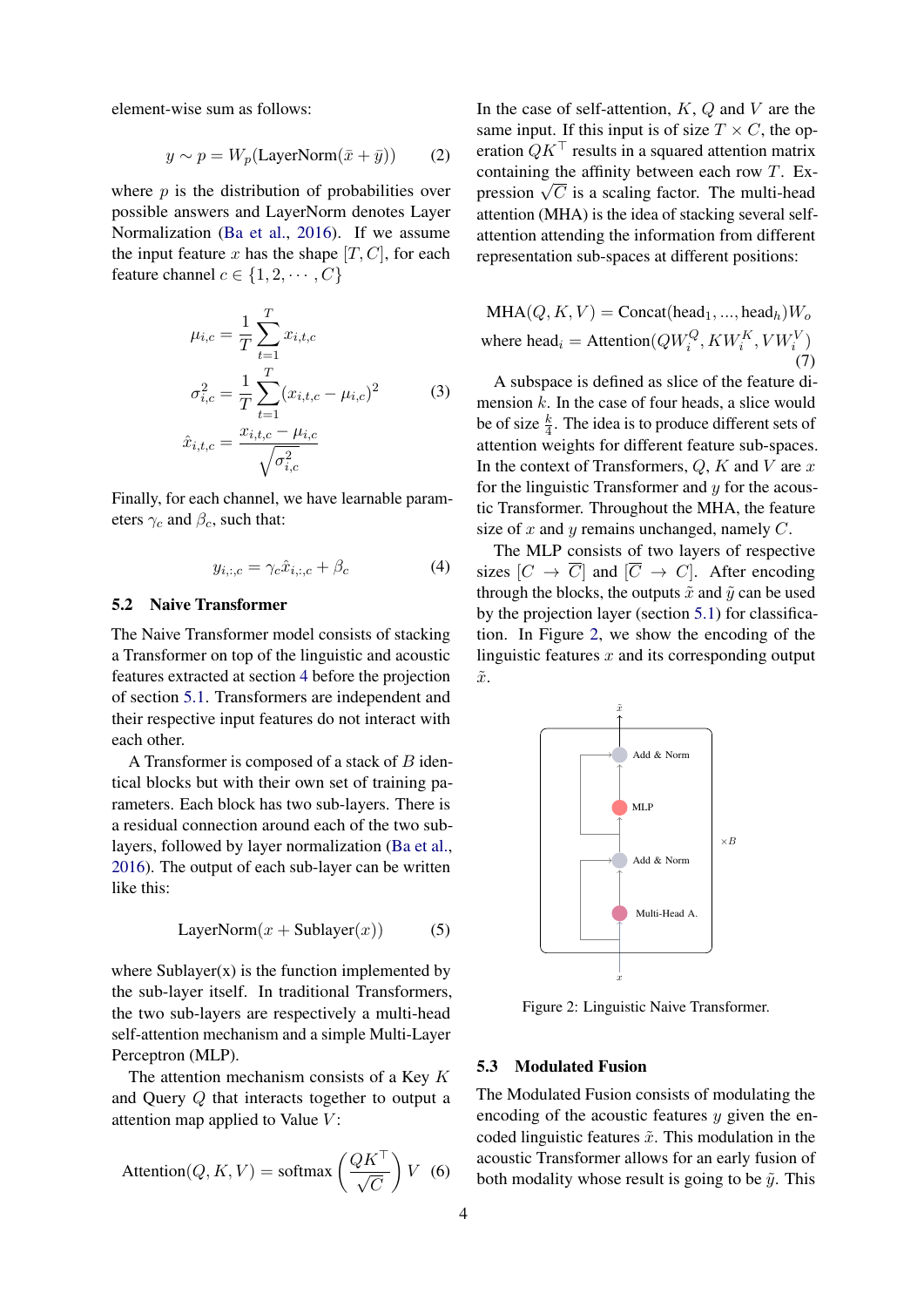modulation can be performed through the Multi-Head Attention or the Layer-Normalization. After, the output  $\tilde{x}$  and  $\tilde{y}$  are used as input of the projection from section [5.1.](#page-2-2) We proceed to describe both approaches in the next sub-sections.

#### 5.3.1 Modulated Attention Transformer

To modulate the acoustic self-attention by the linguistic output, we switch the key  $K$  and value  $V$ of the self-attention from y to  $\tilde{x}$ . The operation  $QK^{\top}$  results in an attention map that acts like an affinity matrix between the rows of modality matrix  $\tilde{x}$  and y. This computed alignment is applied over the Value  $V$  (now  $\tilde{x}$ ) and finally we add the residual connection  $y$ . The following equation describes the new attention sub-layer in the acoustic Transformer.

$$
y = \text{LayerNorm}(y + \text{MHA}(y, x, x)) \quad (8)
$$

For the operation  $QK^{\top}$  to work as well as the residual connection (the addition), the feature sizes C of  $\tilde{x}$  and y must be equal. This can be adjusted with the different transformation matrices of the MHA module or the LSTM size of section [4.](#page-2-0)



Figure 3: Modulated Attention Transformer.

If we consider that  $\tilde{x}$  is of size  $[T_x, C]$  and y of size  $[T_n, C]$ , then the sizes of the matrix multiplication operations of this modulated attention can be written as follows (where  $\times$  denotes matrix multiplication):

$$
y \times x^T = T_y, C \times C, T_x = T_y, T_x \tag{9}
$$

$$
(9) \times x = T_y, T_x \times T_x, C = T_y, C \qquad (10)
$$

$$
(10) + y = T_y, C + T_y, C = T_y, C \qquad (11)
$$

where equation [11](#page-4-3) denotes the  $(y + \text{MHA}(y, x, x))$  operation.

We call the Modulated Attention Transformer "MAT" in the experiments.

## 5.3.2 Modulated Normalization Transformer

It is possible to modulate the normalization layers by predicting two scalars per block from  $\tilde{x}$ , namely  $\Delta\gamma$  and  $\Delta\beta$ , that will be added to the learnable parameters of equation [4:](#page-3-1)

$$
\overline{\gamma_c} = \gamma_c + \Delta \gamma \n\overline{\beta_c} = \beta_c + \Delta \beta
$$
\n(12)

where  $\Delta \gamma$ ,  $\Delta \beta$  = MLP( $\tilde{x}$ ) and the MLP has one layer of sizes  $[C, 4 \times B]$ . Two pairs of scalars per block are predicted, so no scalars are shared amongst normalization layers.

We update the layer normalization equation accordingly:

$$
y_{i,:,c} = \overline{\gamma_c}\hat{x}_{i,:,c} + \overline{\beta_c} \tag{13}
$$

The Modulated Normalization is a computationally efficient and powerful method to modulate neural activations. It enables the linguistic output to manipulate entire acoutisc feature maps by scaling them up or down, negating them, or shutting them off. As there is only two parameters per feature map, the total number of new training parameters is small. This makes the Modulated Normalization a very scalable method.

We call the Modulated Normalization Transformer "MNT" in the experiments.

#### <span id="page-4-0"></span>6 Experimental settings

We train our models using the Adam optimizer [\(Kingma and Ba,](#page-8-15) [2014\)](#page-8-15) with a learning rate of  $1e - 4$  and a mini-batch size of 32. If the accuracy score on the validation set does not increase for a given epoch, we apply a learning-rate decay of factor 0.5. We decay our learning rate up to 2 times. Afterwards, we use an early-stop of 10 epochs on accuracy. Results presented in this paper are from the averaged predictions of at most 10 models.

<span id="page-4-3"></span><span id="page-4-2"></span><span id="page-4-1"></span>Unless stated otherwise, the LSTM size  $C$  (and therefore the Transformer size) is 512. We use  $B = 2$  Transformer blocks for P and NT models and  $B = 4$  for MNT and MAT models. We use 8 multi-heads regardless of the models or the modality encoded. The size  $\overline{C}$  of the Transformer MLP is set at 2048. We apply dropout of 0.1 on the output of each block iteration, and 0.5 on the input  $(x+y)$ of the projection layer (equation [2\)](#page-3-2).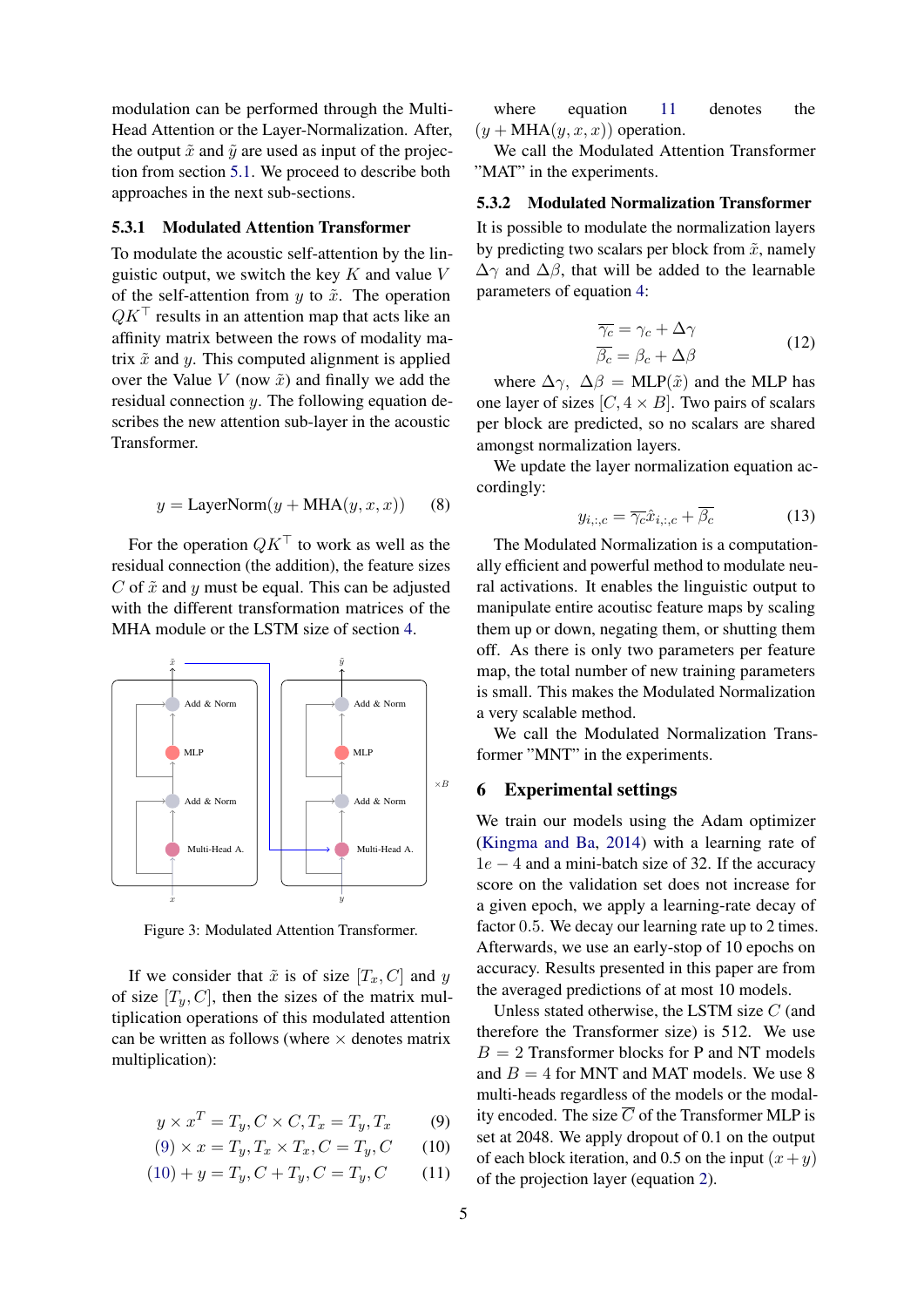#### <span id="page-5-0"></span>7 Results

We present the results on four sentiment and emotion recognition datasets: IEMOCAP, MOSEI, MOSI and MELD. For each dataset, the results are presented in terms of the popular metrics used for the dataset. Most of the time, F1-score is used, and sometimes the weighted F1-scores to take into account the imbalance between emotion or sentiment classes.

IEMOCAP We first compare the precision, recall and unweighted F1-scores of our two model variants on IEMOCAP in Table [3.](#page-5-1) We notice that our MAT model comes on top.

| Model                    | Prec. | Recall | F1    |
|--------------------------|-------|--------|-------|
| MAT (L+A, ours)          | 0.74  | 0.74   | 0.74  |
| $MNT$ (L+A, ours)        | 0.72  | 0.72   | 0.72  |
| $NT(L+A, ours)$          | 0.71  | 0.70   | 0.70  |
| $P(L+A, ours)$           | 0.69  | 0.67   | 0.67  |
| Mult (L+A+V, 2019)       |       |        | 0.715 |
| $E2(L+A, 2019)$          | 0.73  | 0.715  | 0.72  |
| MDRE (L+A, 2018)         | 0.72  |        |       |
| <b>MDREA</b> (L+A, 2018) | 0.69  |        |       |
| $E1(L+A, 2019)$          | 0.73  | 0.655  | 0.68  |
| RAVEN, (L+A+V, 2019)     |       |        | 0.665 |
| MCTN, (L, 2018)          |       |        | 0.66  |

Table 1: Results of the 4-emotions task of IEMOCAP. Prec. stands for precision and F1 is the unweighted F1 score.

If we compare the F1-score per class (table [2\)](#page-5-2), we notice that our model MAT outperforms previous researches, the biggest margin being in the happy category. The model MulT [\(Tsai et al.,](#page-8-5) [2019\)](#page-8-5) still comes on top in the neutral category.

<span id="page-5-2"></span>

| Model               | Hap. | Ang. | Sad  | Neu. | avg  |
|---------------------|------|------|------|------|------|
| MAT (ours)          | 0.68 | 0.71 | 0.75 | 0.80 | 0.73 |
| MNT (ours)          | 0.66 | 0.71 | 0.72 | 0.80 | 0.72 |
| $NT$ (ours)         | 0.67 | 0.69 | 0.69 | 0.78 | 0.70 |
| $P(L+A, ours)$      | 0.63 | 0.65 | 0.68 | 0.78 | 0.67 |
| MulT (2019)         | 0.60 | 0.70 | 0.74 | 0.82 | 0.71 |
| <b>MCTN (2018)</b>  | 0.49 | 0.66 | 0.72 | 0.78 | 0.66 |
| <b>RAVEN</b> (2019) | 0.60 | 0.64 | 0.66 | 0.77 | 0.66 |

Table 2: IEMOCAP: F1-scores per emotion class. Avg denotes the weighted average F1-score.

We can see in Figure [4](#page-5-3) that our MNT model has a really good recall on the neutral category but MAT significantly outperforms MNT in the happy cateogry. However, we can see that the happy class surprisingly remains a challenge for the models presented. Our MAT model predicted around 17% of the time "angry" when the true class was happy. On the contrary, our model predicted "happy" 19% of the time when the true label was "sad" and 17% of the time when the true class was "angry". We can see that this is still a significant margin of error for such contradictory labels. It shows that visual cues might be necessary to further improve the performances.

<span id="page-5-3"></span>

Figure 4: Confusion matrices for IEMOCAP emotion task.

MOSI MOSI is a small dataset with few training examples. To train such models, regularization is usually needed to not overfit the training-set. In our case, dropout was enough to top the state-ofthe-art results on this dataset.

Even if the dataset is a bit unbalanced between the binary answers (positive and negative), weighting the loss accordingly did not improve the results. It shows that our model variants manage to efficiently discriminate between both classes.

<span id="page-5-1"></span>

| Model                        | F1              |
|------------------------------|-----------------|
| MAT (L+A, ours)              | 0.80(0.84/0.73) |
| MNT (L+A, ours)              | 0.80(0.84/0.73) |
| $NT(L+A, ours)$              | 0.78(0.83/0.71) |
| $P(L+A, ours)$               | 0.76(0.80/0.71) |
| MulT (L+A+V, 2019)           | 0.81            |
| SA-Gating B6 (L+A+V, 2020)   | 0.81            |
| Multilogue-Net (L+A+V, 2020) | 0.80            |
| Multilogue-Net (L+A, 2020)   | 0.79            |
|                              |                 |

Table 3: Results on the 2-sentiment task of MOSI. Results given are the weighted F1-scores.

MOSEI MOSEI is a relatively large-scale dataset. We expect to see a more noticeable difference of score between our Modulated Transformer variants and the Naive Transformer and Projection baselines.

For the emotion task in Table [4,](#page-6-0) MNT comes on top with a noticeable improvement over the state-of-the-art in the Surprise and Fear category.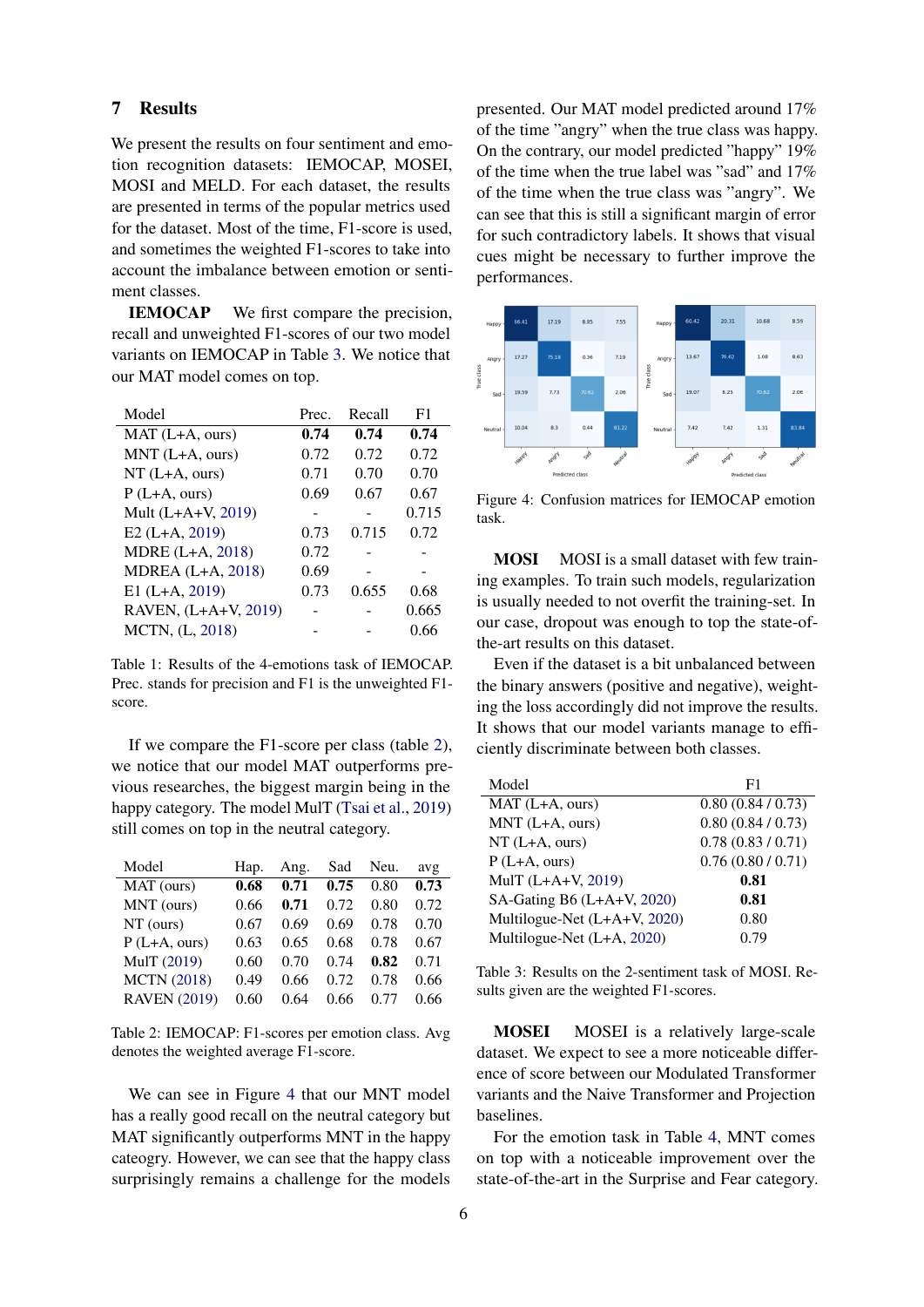<span id="page-6-0"></span>

| Model               | Happy | Sad     | Angry    |
|---------------------|-------|---------|----------|
| MNT (ours)          | 0.66  | 0.76    | 0.77     |
| MAT (ours)          | 0.66  | 0.75    | 0.75     |
| $NT$ (ours)         | 0.65  | 0.75    | 0.74     |
| $M$ -logue $(2020)$ | 0.68  | 0.75    | 0.81     |
| G-MFN (2018b)       | 0.66  | 0.67    | 0.73     |
|                     |       |         |          |
| Model               | Fear  | Disgust | Surprise |
| MNT (ours)          | 0.92  | 0.85    | 0.91     |
| <b>MAT</b>          | 0.91  | 0.84    | 0.89     |
| $P$ (ours)          | 0.88  | 0.84    | 0.86     |
| Multilogue          | 0.87  | 0.87    | 0.81     |

Table 4: Results on the 6-emotions classification task of MOSEI. Metrics reported are the weighted F1-scores. M-logue stands for Multilogue-Net and G-MFN for Graph-MFN.

Multilogue still shows strong results in the Happy and Angry category, two important classes of the MOSEI dataset as they have the biggest support (respectively 2505 and 1071 samples over 6336 in the test-set). For binary sentiment classification (Table [5\)](#page-6-1), MAT is the strongest reported model.

<span id="page-6-1"></span>

| Model                 | A2    | F1    |
|-----------------------|-------|-------|
| $MAT(L+A, ours)$      | 0.82  | 0.82  |
| MNT (L+A, ours)       | 0.805 | 0.805 |
| $NT(L+A, ours)$       | 0.81  | 0.80  |
| $P(L+A, ours)$        | 0.805 | 0.79  |
| MulT (L+A+V, 2019)    | 0.815 | 0.815 |
| RAVEN (L+A+V, 2019)   | 0.79  | 0.795 |
| G-MFN (L+A+V, 2018b)  | 0.79  |       |
| <b>MCTN</b> (L, 2019) | 0.75  | 0.76  |

Table 5: Results on the 2-sentiments task of MO-SEI. Results given are the accuracies and weighted F1 scores.

MELD MELD is a dataset for Emotion Recognition in Conversation. Even if our approaches do not take into account the context, we can see that it leads to interesting results. More precisely, our variants are able to detect difficult emotion, such as fear and disgust, even though they are present in very low quantity in the training and test-set.

We can see in Table [6](#page-6-2) that even if we do not use the contextual nor the speaker information, our models achieve good results in two categories: fear and disgust. To help understand these results, we give two MELD examples in Figure [5.](#page-7-0) In the top example, it is unlikely to answer "anger" to the

<span id="page-6-2"></span>

| Ang.  | Dis. | Fear  | Joy  |
|-------|------|-------|------|
| 0.27  | 0.21 | 0.12  | 0.41 |
| 0.27  | 0.15 | 0.09  | 0.42 |
| 0.25  | 0.11 | 0.05  | 0.39 |
| 0.47  | 0.11 | 0.09  | 0.53 |
| 0.46  | 0.0  | 0.0   | 0.53 |
| 0.46  | 0.0  | 0.0   | 0.50 |
| 0.40  | 0.0  | 0.0   | 0.47 |
| Neut. | Sad  | Surp. |      |
| 0.66  | 0.24 | 0.46  |      |
| 0.63  | 0.22 | 0.44  |      |
| 0.54  | 0.21 | 0.41  |      |
| 0.77  | 0.28 | 0.50  |      |
| 0.73  | 0.25 | 0.52  |      |
| 0.76  | 0.16 | 0.48  |      |
| 0.76  | 0.13 | 0.41  |      |
|       |      |       |      |

Table 6: Results of the 7-emotions (Anger, Disgust, Fear, Joy, Neutral, Sad, Surprise) task of MELD. Results given in term of F1-scores. DRNN is DialogueRNN, G-MFN is Graph-MFN and CGCN is Con-GCN. \* denotes that a model uses the contextual information and † speaker information.

It is possible that our model, without any prior or contextual bias about an utterance, classify sentences similar to "you fell asleep" or "you have no idea how" as "disgust" or "fear". Further analysis on why our model perform so well could shed the light on this odd behavior. We also fall short on the sad and surprise category compared to GCN, showing that a variant of our proposed models that takes into account the context could lead to competitive results.

## 8 Further analysis

A few supplementary comments can be made about the results. First, we notice that the hierarchical structure of the network brought by the transformers did bring improvements across all datasets. Indeed, even the NT model does bring significant performances boost compared to the P model that only consists of an LSTM and the projection layer. A very nice property of our solutions is that few Tranformers layers are required to be the found settings. It usually varies from 2 to 4 layers, allowing our solutions to converge very rapidly.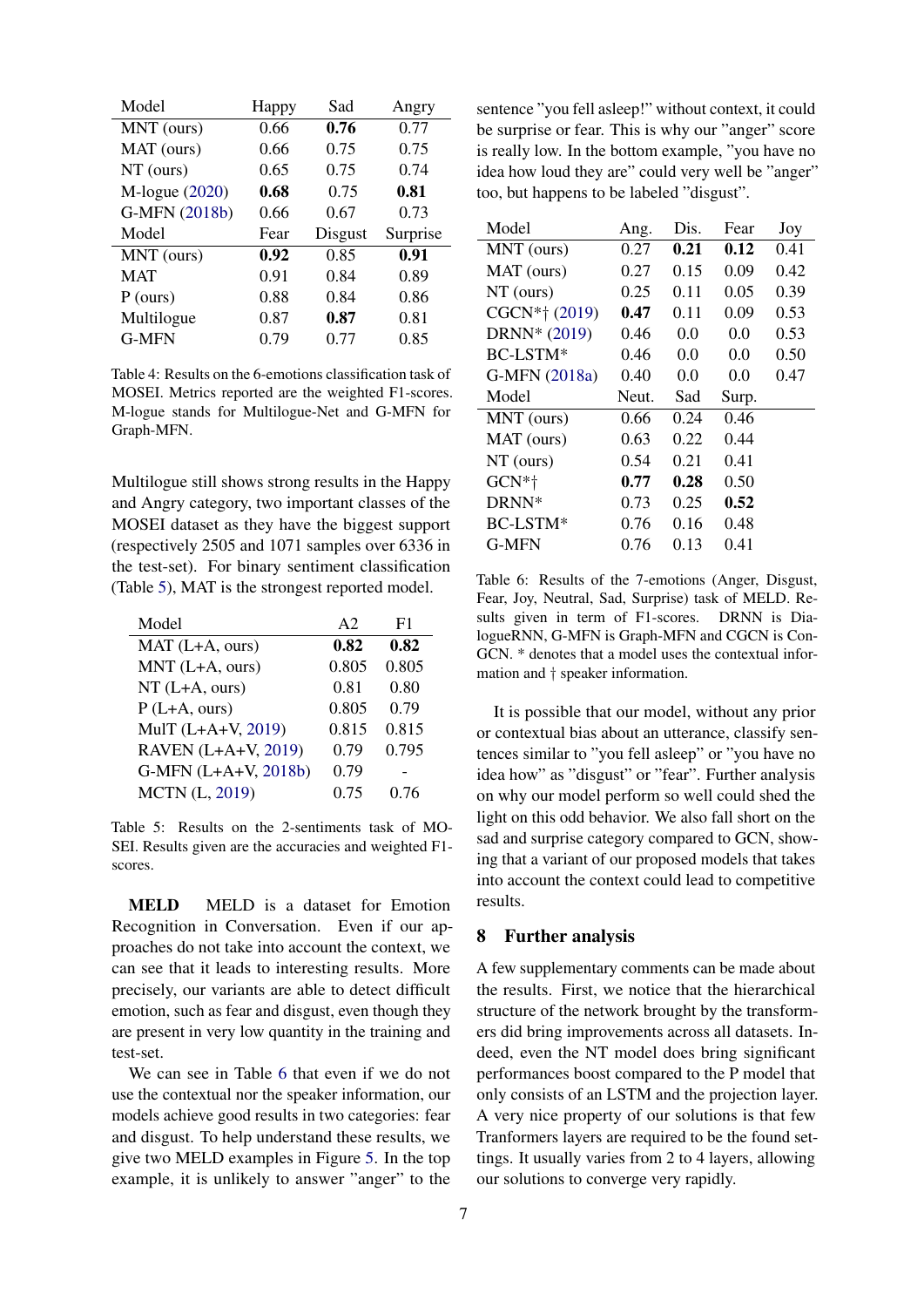<span id="page-7-0"></span>

Figure 5: MELD: Two contextual examples with three training samples each.

<span id="page-7-1"></span>

| <b>MOSEI</b> | Params | s/epoch | epoch/c |
|--------------|--------|---------|---------|
| P            | 9.8 M  | 10      | 2       |
| NT $B=2$     | 22.9 M | 26      | 6       |
| NT $B=4$     | 35.5 M | 42      | 7       |
| MAT $B=2$    | 22.9 M | 26      | 8       |
| MAT $B = 4$  | 35.5 M | 42      | 10      |
| MNT $B=2$    | 24.5 M | 26      | 6       |
| MNT $B=4$    | 39.9 M | 44      | 8       |

Table 7: Results on a single GTX 1080 Ti for  $C = 512$ . The statistics reported are from the MOSEI dataset for the sentiment task, as it contains the most training samples (16320). s/epoch means seconds per epoch and epoch/c means the number of epoch to convergence. Parameters are reported in Million.

Another point is that the MAT variant does not require additional training parameters nor computational power (as shown in Table [7\)](#page-7-1), the solution only switch one input of the Multi-Head Attention from one modality matrix to another. For MNT, the Transformer block implements only 2 normalization layers, therefore the conditional layer must only compute 2048 scalars (given C is 512) for  $\Delta\gamma$ and  $\Delta\beta$  or roughly 1 Million parameters per block. This solution grows linearly with the hidden size but we got better results with  $C = 512$  rather than 1024.

The difference between MAT and MNT variant is slim, but it seems that MAT is more suitable for the binary sentiment classification. The computed alignment by the modulated attention of the



Figure 6: Heatmap showing the influence on f1-scores from parameters B and C on IEMOCAP.

linguistic and acoustic modality proves to be an acceptable solution for 2-class problem, but seems to fall short for more nuanced classification such as multi-class emotion recognition. MNT seems more suitable for that task, as shown for MOSEI and MELD. A potential issue for MAT is that we work with shallow architectures  $(B = 4)$  compared to recent NLP solutions like BERT using up to 48 layers. In the scope of the dataset presented, we have not enough samples to train such architectures. It is possible that MNT adjust better with shallow layers because it can modulate entire feature maps twice per blocks.

# 9 Conclusions

In this paper, we propose two different architectures, MAT (Modulated Attention Transformer) and MNT (Modulated Normalization Transformer), for the task of emotion recognition and sentiment analysis. They are based on Transformers and use two modalities: linguistic and acoustic.

The performance of our methods were thoroughly studied by comparison with a Naive Transformer baseline and the most relevant related works on several datasets suited for our experiments.

We showed that our Transformer baseline encoding separately both modalities already performs well compared to state-of-the-art. The solutions including modulation of one modality from the other show a higher performance. Overall, the architectures offer an efficient, lightweight and scalable solution that challenges, and sometimes surpasses, the previous works in the field.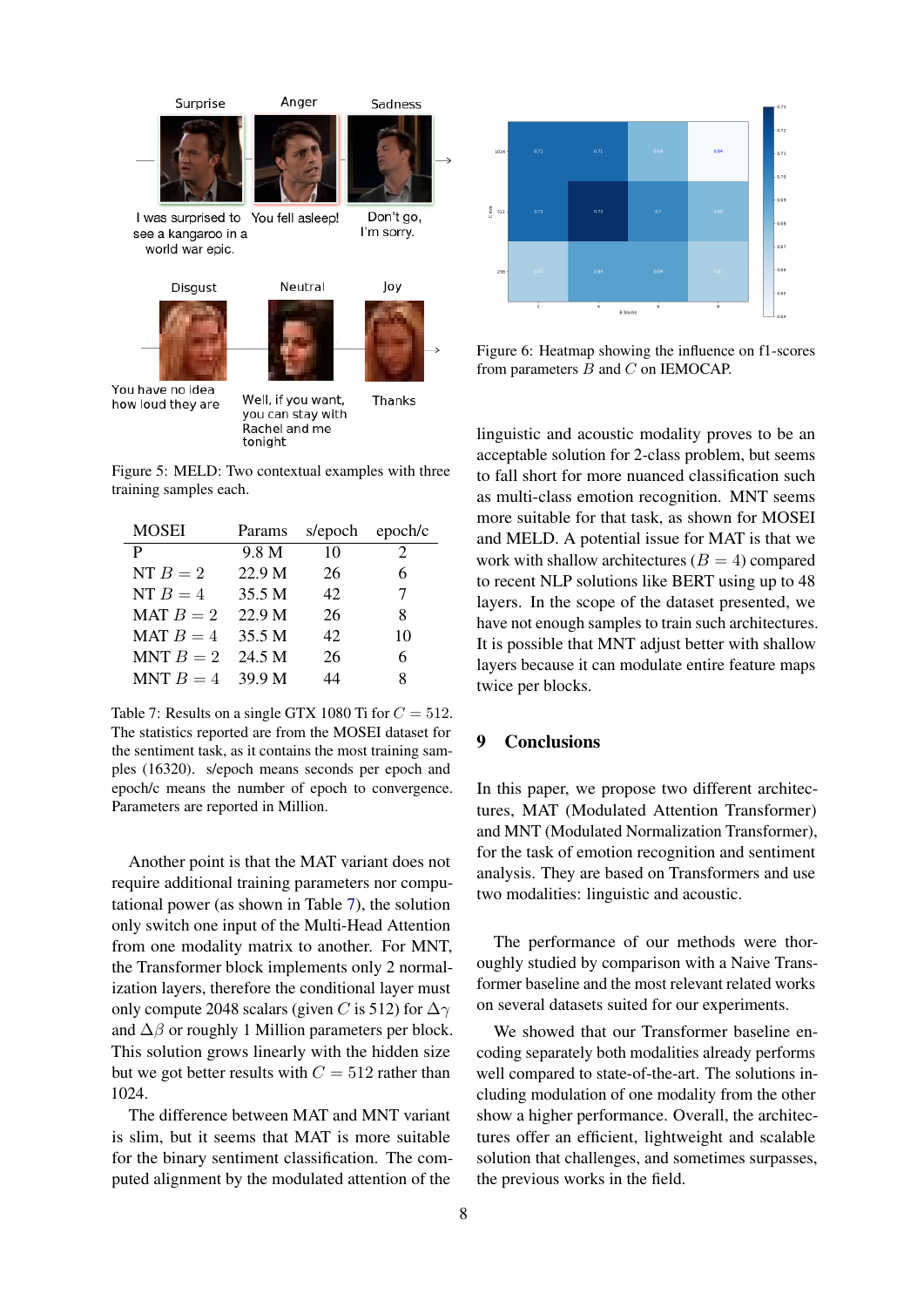#### Acknowledgements

Noé Tits is funded through a FRIA grant (Fonds pour la Formation a la Recherche dans l'Industrie ` et l'Agriculture, Belgium).

#### References

- <span id="page-8-14"></span>Jimmy Lei Ba, Jamie Ryan Kiros, and Geoffrey E Hinton. 2016. Layer normalization. *arXiv preprint arXiv:1607.06450*.
- <span id="page-8-7"></span>Carlos Busso, Murtaza Bulut, Chi-Chun Lee, Abe Kazemzadeh, Emily Mower, Samuel Kim, Jeannette N Chang, Sungbok Lee, and Shrikanth S Narayanan. 2008. Iemocap: Interactive emotional dyadic motion capture database. *Language resources and evaluation*, 42(4):335.
- <span id="page-8-6"></span>Jean-Benoit Delbrouck, Noé Tits, Mathilde Brous-miche, and Stéphane Dupont. 2020. [A transformer](https://doi.org/10.18653/v1/2020.challengehml-1.1)[based joint-encoding for emotion recognition and](https://doi.org/10.18653/v1/2020.challengehml-1.1) [sentiment analysis.](https://doi.org/10.18653/v1/2020.challengehml-1.1) In *Second Grand-Challenge and Workshop on Multimodal Language (Challenge-HML)*, pages 1–7, Seattle, USA. Association for Computational Linguistics.
- <span id="page-8-2"></span>Vincent Dumoulin, Ethan Perez, Nathan Schucher, Florian Strub, Harm de Vries, Aaron Courville, and Yoshua Bengio. 2018. [Feature-wise transforma](https://doi.org/10.23915/distill.00011)[tions.](https://doi.org/10.23915/distill.00011) *Distill*. Https://distill.pub/2018/feature-wisetransformations.
- <span id="page-8-8"></span>Paul Ekman. 1999. Basic emotions. *Handbook of cognition and emotion*, 98(45-60):16.
- <span id="page-8-0"></span>Sepp Hochreiter and Jürgen Schmidhuber. 1997. Long short-term memory. *Neural computation*, 9(8):1735–1780.
- <span id="page-8-15"></span>Diederik P Kingma and Jimmy Ba. 2014. Adam: A method for stochastic optimization. *arXiv preprint arXiv:1412.6980*.
- <span id="page-8-18"></span>Ayush Kumar and Jithendra Vepa. 2020. Gated mechanism for attention based multi modal sentiment analysis. In *ICASSP 2020-2020 IEEE International Conference on Acoustics, Speech and Signal Processing (ICASSP)*, pages 4477–4481. IEEE.
- <span id="page-8-19"></span>Navonil Majumder, Soujanya Poria, Devamanyu Hazarika, Rada Mihalcea, Alexander Gelbukh, and Erik Cambria. 2019. Dialoguernn: An attentive rnn for emotion detection in conversations. In *Proceedings of the AAAI Conference on Artificial Intelligence*, volume 33, pages 6818–6825.
- <span id="page-8-13"></span>Brian McFee, Colin Raffel, Dawen Liang, Daniel PW Ellis, Matt McVicar, Eric Battenberg, and Oriol Nieto. 2015. librosa: Audio and music signal analysis in python. In *Proceedings of the 14th python in science conference*, pages 18–25.
- <span id="page-8-11"></span>Jeffrey Pennington, Richard Socher, and Christopher D Manning. 2014. Glove: Global vectors for word representation. In *EMNLP*, volume 14, pages 1532– 1543.
- <span id="page-8-4"></span>Hai Pham, Paul Pu Liang, Thomas Manzini, Louis-Philippe Morency, and Barnabás Póczos. 2019. Found in translation: Learning robust joint representations by cyclic translations between modalities. In *Proceedings of the AAAI Conference on Artificial Intelligence*, volume 33, pages 6892–6899.
- <span id="page-8-17"></span>Hai Pham, Thomas Manzini, Paul Pu Liang, and Barnabás Poczós. 2018. [Seq2Seq2Sentiment: Mul](https://doi.org/10.18653/v1/W18-3308)[timodal sequence to sequence models for senti](https://doi.org/10.18653/v1/W18-3308)[ment analysis.](https://doi.org/10.18653/v1/W18-3308) In *Proceedings of Grand Challenge and Workshop on Human Multimodal Language (Challenge-HML)*, pages 53–63, Melbourne, Australia. Association for Computational Linguistics.
- <span id="page-8-9"></span>Soujanya Poria, Erik Cambria, Devamanyu Hazarika, Navonil Majumder, Amir Zadeh, and Louis-Philippe Morency. 2017. Context-dependent sentiment analysis in user-generated videos. In *Proceedings of the 55th annual meeting of the association for computational linguistics (volume 1: Long papers)*, pages 873–883.
- <span id="page-8-10"></span>Soujanya Poria, Devamanyu Hazarika, Navonil Majumder, Gautam Naik, Erik Cambria, and Rada Mihalcea. 2019. Meld: A multimodal multi-party dataset for emotion recognition in conversations. In *Proceedings of the 57th Annual Meeting of the Association for Computational Linguistics*, pages 527– 536.
- <span id="page-8-16"></span>Gaurav Sahu. 2019. Multimodal speech emotion recognition and ambiguity resolution. *arXiv preprint arXiv:1904.06022*.
- <span id="page-8-3"></span>Aman Shenoy and Ashish Sardana. 2020. Multiloguenet: A context aware rnn for multi-modal emotion detection and sentiment analysis in conversation. *arXiv preprint arXiv:2002.08267*.
- <span id="page-8-12"></span>Hideyuki Tachibana, Katsuya Uenoyama, and Shunsuke Aihara. 2018. Efficiently trainable text-tospeech system based on deep convolutional networks with guided attention. In *2018 IEEE International Conference on Acoustics, Speech and Signal Processing (ICASSP)*, pages 4784–4788. IEEE.
- <span id="page-8-5"></span>Yao-Hung Hubert Tsai, Shaojie Bai, Paul Pu Liang, J. Zico Kolter, Louis-Philippe Morency, and Ruslan Salakhutdinov. 2019. Multimodal transformer for unaligned multimodal language sequences. In *Proceedings of the 57th Annual Meeting of the Association for Computational Linguistics (Volume 1: Long Papers)*, Florence, Italy. Association for Computational Linguistics.
- <span id="page-8-1"></span>Ashish Vaswani, Noam Shazeer, Niki Parmar, Jakob Uszkoreit, Llion Jones, Aidan N Gomez, Łukasz Kaiser, and Illia Polosukhin. 2017. Attention is all you need. In *Advances in neural information processing systems*, pages 5998–6008.